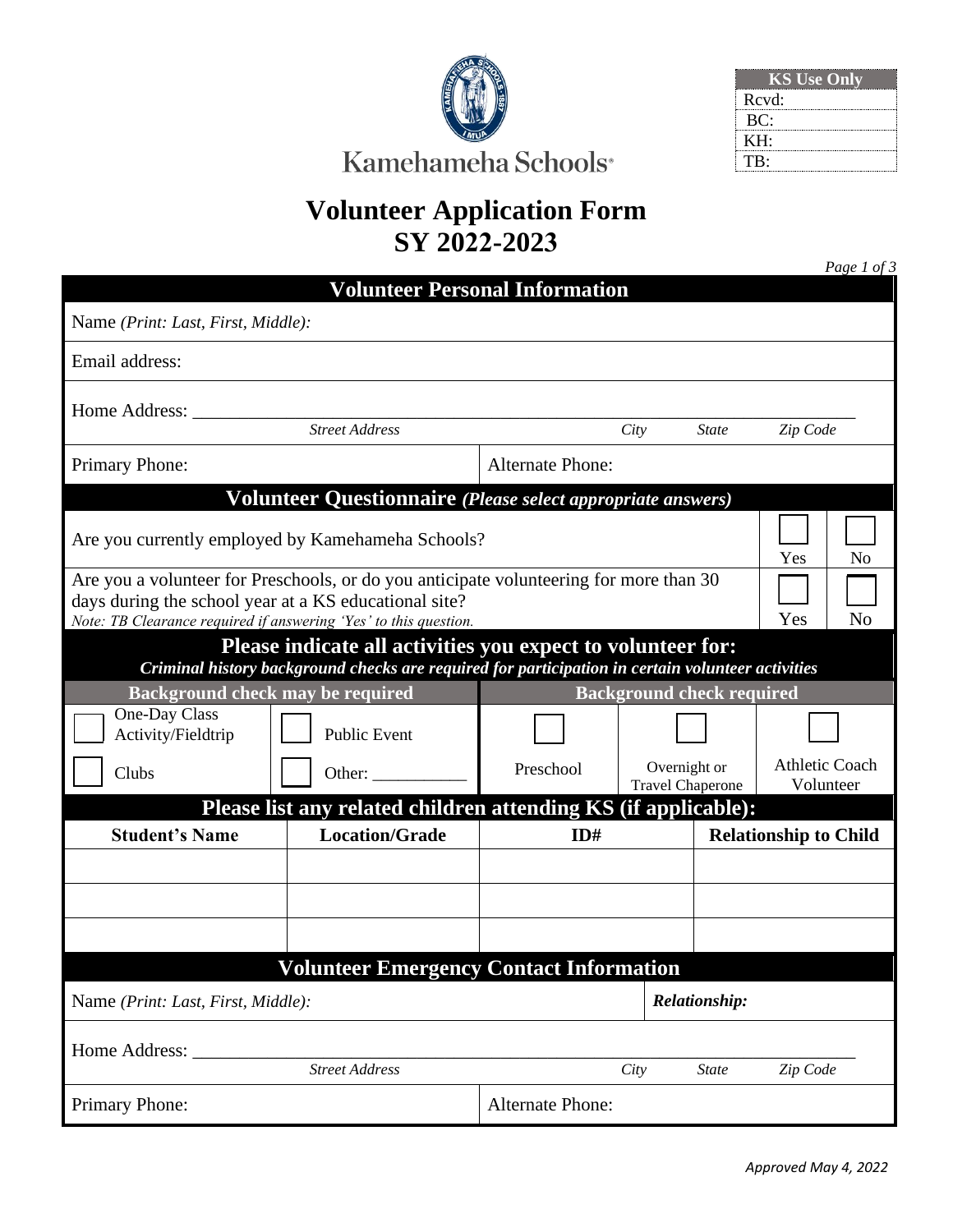*Page 2 of 3*

## **Confidentiality Pledge**

I agree that in conjunction with my volunteering any and all information obtained by me or disclosed to me during my service at KS which includes information not generally known to the general public or other departments within KS are strictly confidential and proprietary to KS and shall be treated as confidential information. I covenant in perpetuity that such information shall not be disclosed, discussed or revealed to any persons, entities or organizations. I understand and acknowledge this Confidentiality provision is a mandatory condition for KS to permit me to participate as a volunteer. I agree that KS would suffer irreparable harm if I breach this Confidentiality Pledge and therefore both parties agree that if such breach occurs, my service shall immediately terminate, and KS may take further appropriate action.

#### **Understanding of Assumption of Risks & Release**

I hereby certify that the information provided on this form is true and correct and that KS may rely upon and release any such information they deem advisable under the circumstances. I assume all risks of injury, damage or loss I sustain while I am on KS' premises and/or while I participate as a volunteer in any KS program or service arising out of any cause whatsoever, and I hereby waive, release, and discharge KS and its employees of liability for such injury, damage or loss.

#### **Certification of Accuracy & Release**

By signing below, I swear under penalty of perjury that all of the information contained in this Application Form is true and correct. I understand that KS intends to use the information provided in this form to assist in determining my suitability for working in close proximity to children and that KS may also conduct criminal background checks prior to and during any volunteer work I perform. I understand that if KS finds by reason of the nature and circumstances of such crime(s), if any, that I pose a risk to the health, safety, or well-being of children, KS may refuse my volunteer services. I hereby agree to release, indemnify and defend KS, its trustees and employees, from all liability for any damage whatsoever that may arise from my disclosing this information.

| <b>Signatures</b>                                                                                                                                                              |       |  |  |  |  |
|--------------------------------------------------------------------------------------------------------------------------------------------------------------------------------|-------|--|--|--|--|
| <b>Volunteer's Signature:</b>                                                                                                                                                  | Date: |  |  |  |  |
| (As applicable)<br><b>KS Sponsoring Coach's Name (Print):</b>                                                                                                                  | Date: |  |  |  |  |
| (As applicable)<br><b>KS Sponsoring Coach's Signature:</b>                                                                                                                     | Date: |  |  |  |  |
| Name of KS Location / Program / Sport:                                                                                                                                         |       |  |  |  |  |
| <b>For KS Use Only</b>                                                                                                                                                         |       |  |  |  |  |
|                                                                                                                                                                                |       |  |  |  |  |
| <b>KS Requestor (Print Name):</b>                                                                                                                                              | Date: |  |  |  |  |
| <b>KS Administrator's Signature:</b>                                                                                                                                           | Date: |  |  |  |  |
| KS Administrator signature indicates that the education campus/program has allowed for this volunteer application to be<br>processed in accordance to KS policy and procedure. |       |  |  |  |  |
| Notes:                                                                                                                                                                         |       |  |  |  |  |
|                                                                                                                                                                                |       |  |  |  |  |